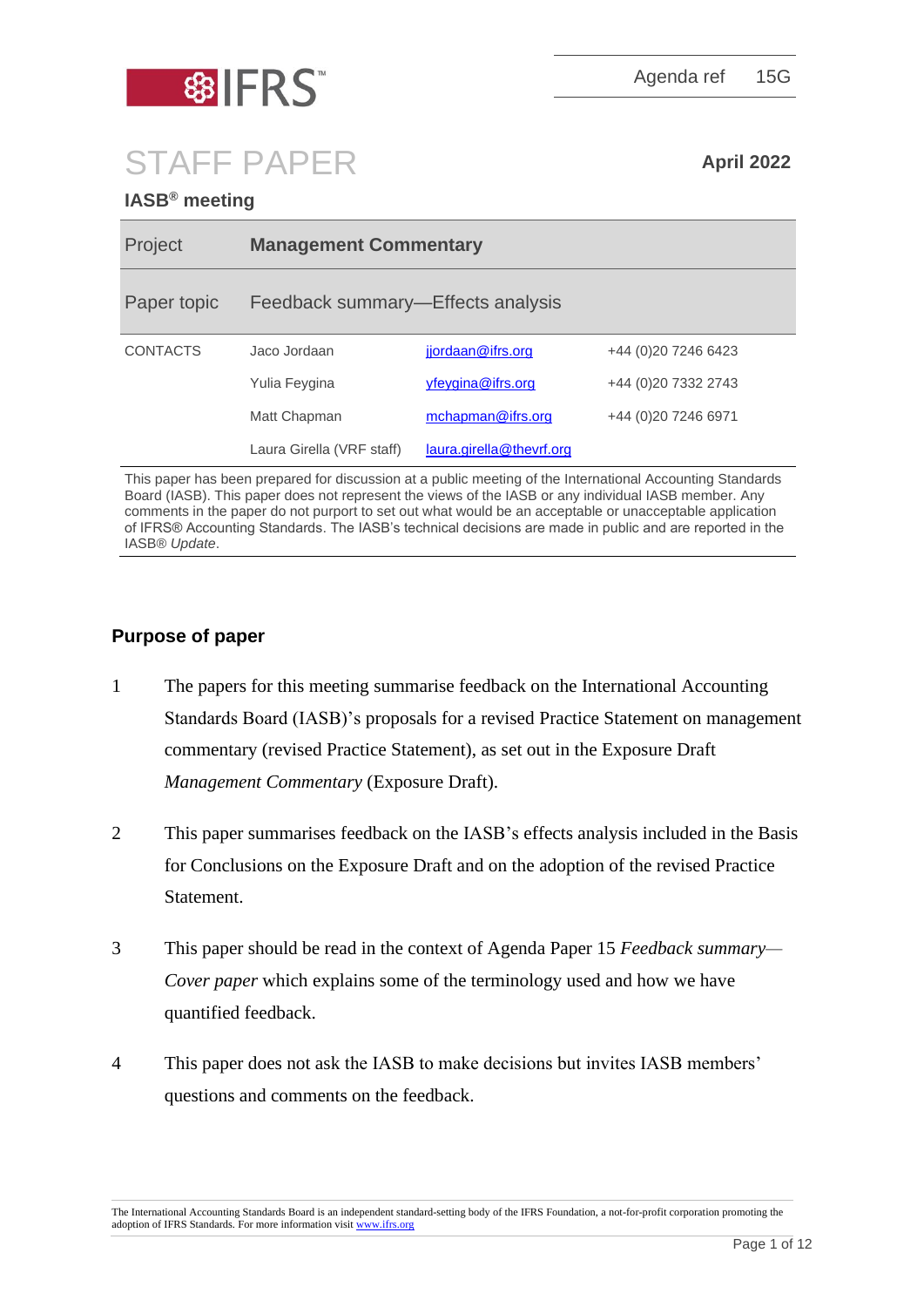# **Structure of paper**

- 5 This paper includes:
	- (a) a recap of the IASB's effects analysis (paragraphs 6–12);
	- (b) an overview of the key messages in the feedback (paragraphs 13–18);
	- (c) summaries of the feedback on:
		- (i) expected benefits and costs of the revised Practice Statement (paragraphs 19–25); and
		- (ii) adoption of the revised Practice Statement (paragraphs 26–32).

# **IASB's effects analysis**

- 6 Paragraphs BC139-BC177 of the Basis for Conclusions on the Exposure Draft analysed the expected benefits and costs of the revised Practice Statement.
- 7 The Basis for Conclusions explained that the IASB had little evidence of entities applying the 2010 Practice Statement. Therefore, the IASB did not attempt to compare the expected effects of the revised Practice Statement with the effects of applying the 2010 Practice Statement. Instead, the IASB considered the expected effects on the quality of financial reporting and on the jurisdictions and preparers that would adopt and implement the revised Practice Statement.

## *Likely effects on the quality of financial reporting*

- 8 The Basis for Conclusions discussed the following expected benefits from implementing and adopting the revised Practice Statement:
	- (a) an improved focus on key matters and provision of entity-specific information in management commentary;
	- (b) provision of material information on matters of particular interest to investors, including information on matters that could affect an entity's long-term prospects, on intangible resources and relationships and on ESG matters;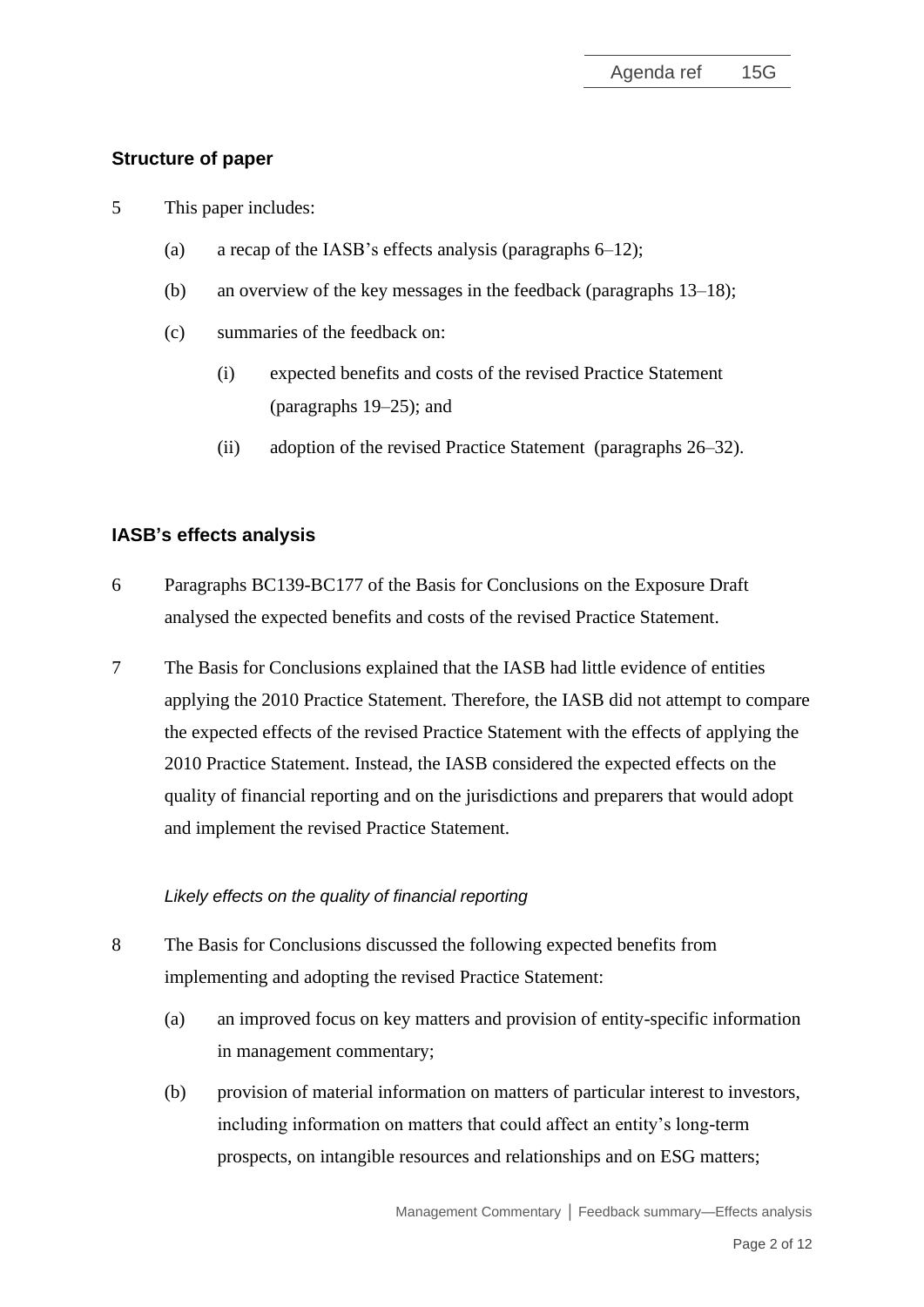- (c) information that is more coherent both within management commentary and with the entity's financial statements and other publicly available reports;
- (d) other improvements to the quality of information in management commentary, including information that is more balanced, complete, comparable and verifiable; and
- (e) more detailed tagging of information in management commentaries, which could lead to easier access to management commentary in electronic form.

## *Likely effects for jurisdictions of adopting the revised Practice Statement*

- 9 The Basis for Conclusions further stated that the comprehensive requirements that focus on investors' information needs included in the revised Practice Statement could:
	- (a) make it easier for lawmakers and regulators to enforce the revised Practice Statement and for auditors to provide assurance on management commentary, or to enhance the level of assurance they provide; and
	- (b) encourage lawmakers and regulators to reflect the requirements and guidance of the revised Practice Statement in local requirements.

## *Likely effects on preparers*

- 10 The IASB stated in the Basis for Conclusion that the revised Practice Statement would help entities navigate the complex narrative reporting landscape by explaining how the proposed requirements in the revised Practice Statement relate to requirements and guidelines issued by other standard-setters.
- 11 The IASB further stated that it expects that the implementation and ongoing application of the revised Practice Statement are unlikely to lead to significant costs for entities in producing information specifically for management commentary. It argued that significant costs are unlikely because information in management commentary is expected to be derived from information used by management in managing the business and is also expected to reflect management's perspective.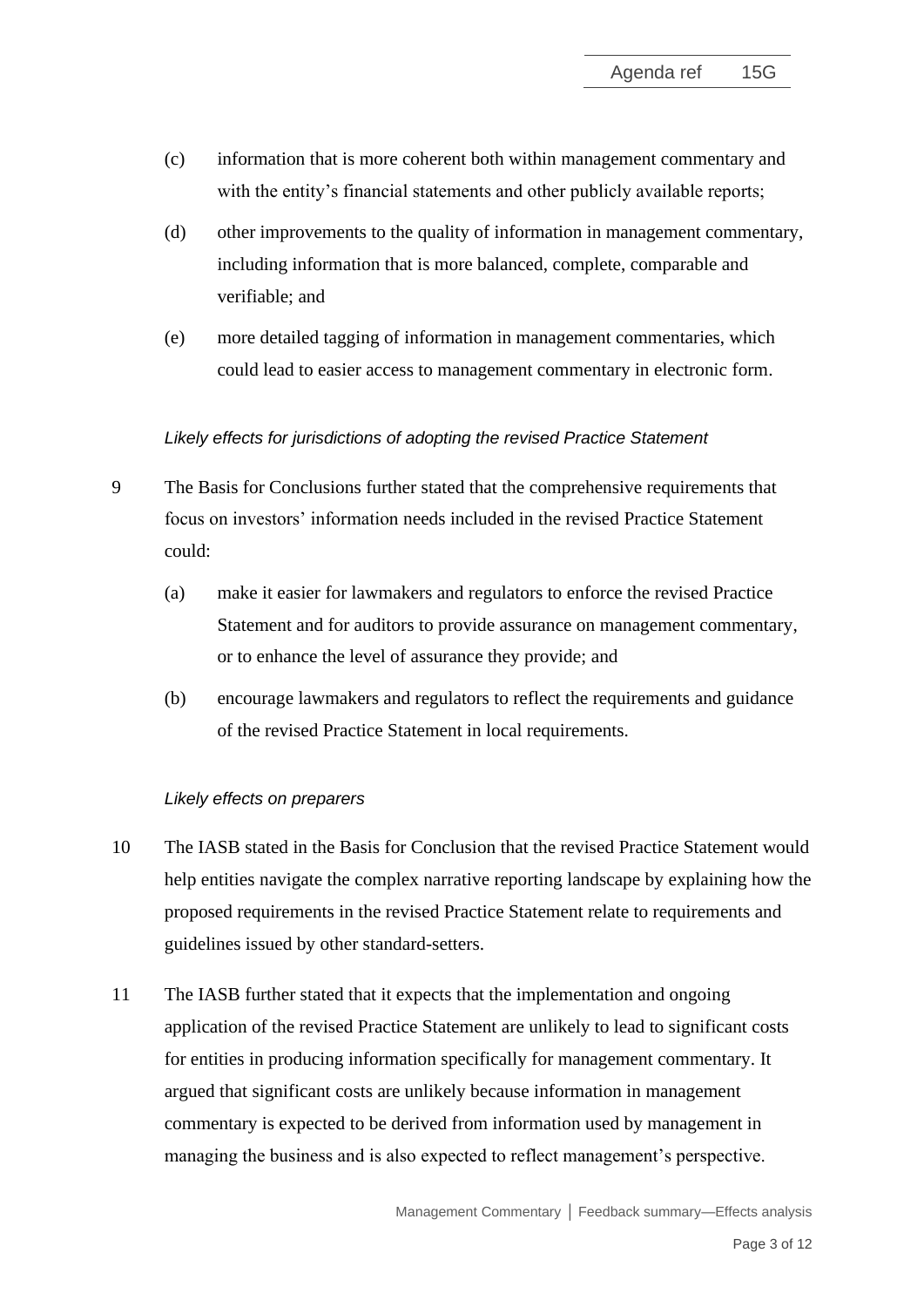## *Overall assessment*

12 The IASB concluded that the likely benefits of implementing and adopting the revised Practice Statement would significantly outweigh the likely costs of its implementation and ongoing application.

## **Key messages in feedback**

- 13 Many respondents, including almost all investors, commented on the need for the project and expressed support for a new comprehensive framework on management commentary that would address investors' information needs. Many investors stated that the quality of management commentary varies greatly, including in jurisdictions with well-developed local laws and regulations.
- 14 Some respondents commented specifically on the IASB's effects analysis. Many of these respondents agreed with the analysis without qualification.
- 15 A few respondents disagreed with the IASB's conclusion that the likely benefits of implementing and adopting the revised Practice Statement would significantly outweigh the likely costs of its implementation and ongoing application. They argued that it would be more efficient to use existing reporting frameworks such as the International Reporting Council (now Value Reporting Foundations)'s International Integrated Reporting Framework [\(<IR> Framework\)](https://www.integratedreporting.org/wp-content/uploads/2021/01/InternationalIntegratedReportingFramework.pdf).
- 16 Respondents who agreed with the IASB's effects analysis highlighted the benefit of more useful information to investors. However, a few respondents observed that there is little evidence of entities applying the 2010 Practice Statement and stated that the expected benefits are difficult to assess because they would not be realised unless the revised Practice Statement is more widely applied.
- 17 Some respondents commented on the interaction between the proposals for the revised Practice Statement and local laws and regulations. Most of these respondents stated that they were not aware of any legal or regulatory obstacles that would make it difficult for entities to comply with the revised Practice Statement.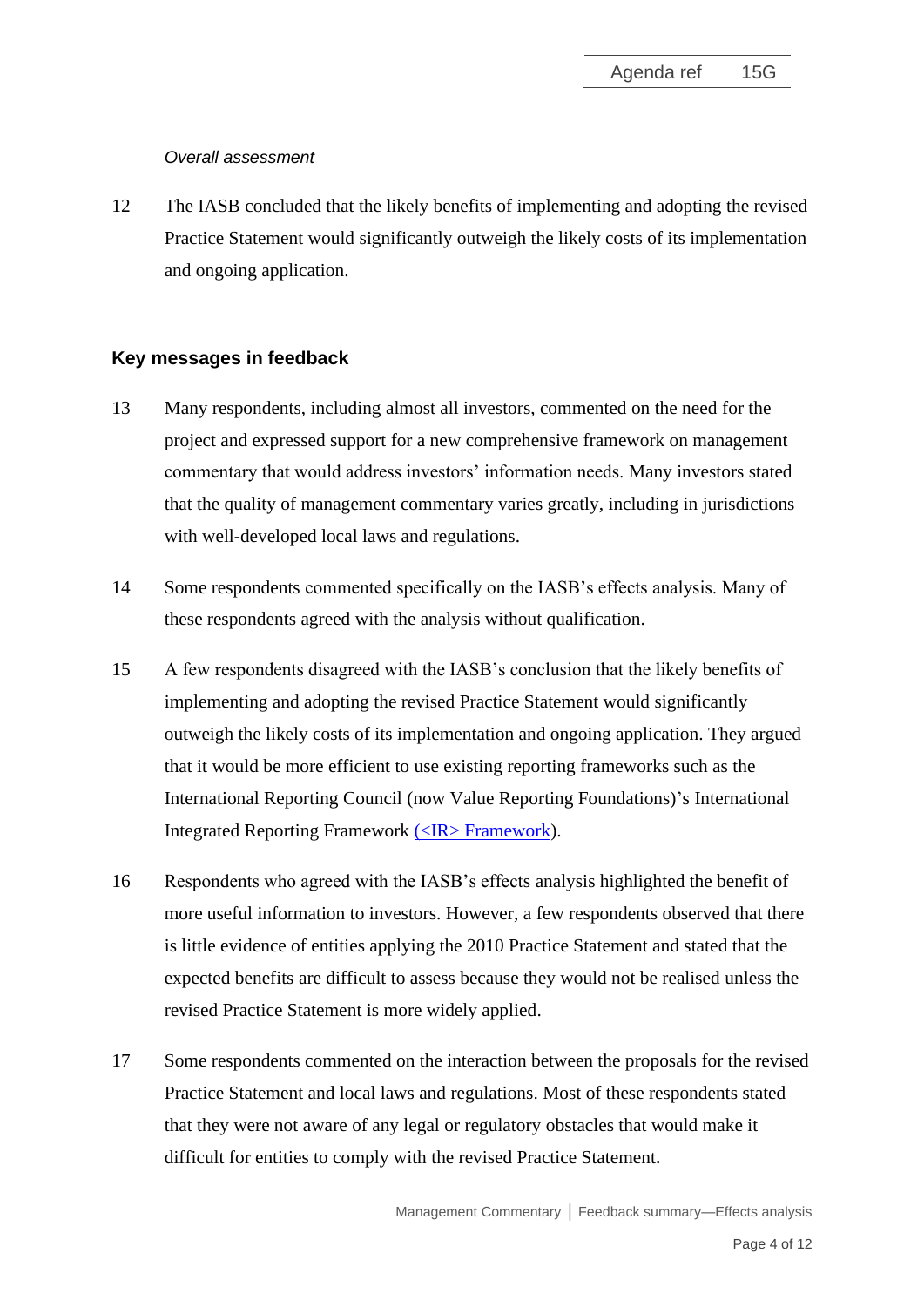18 Some respondents made suggestions for how the IASB could encourage adoption of the revised Practice Statement, including suggestions for further alignment with other reporting frameworks or issuing the final document as an IFRS standard.

## **Expected benefits and costs of the revised Practice Statement**

## *Overall assessment*

- 19 As discussed in paragraphs 19-21 of Agenda Paper 15A *[Feedback Summary—Project](https://www.ifrs.org/content/dam/ifrs/meetings/2022/march/iasb/ap15a-feedback-summary-project-direction.pdf)  [Direction](https://www.ifrs.org/content/dam/ifrs/meetings/2022/march/iasb/ap15a-feedback-summary-project-direction.pdf)* for the IASB's March 2022 meeting (March 2022 Agenda Paper 15A)*,*  many respondents, including almost all investors, commented on the need for the project and expressed support for a new comprehensive framework on management commentary that would address investors' information needs. In particular, many investors stated that the quality of management commentary varies greatly, including in jurisdictions with well-developed local laws and regulations (see paragraphs 24-25 of Agenda Paper 15B *[Feedback Summary—Investor Feedback](https://www.ifrs.org/content/dam/ifrs/meetings/2022/march/iasb/ap15b-investor-feedback.pdf)* for the IASB's March 2022 meeting).
- 20 Some respondents commented specifically on the IASB's effects analysis. Many of these respondents agreed with the analysis without qualification.
- 21 A few respondents disagreed with the IASB's conclusion that the likely benefits of implementing and adopting the revised Practice Statement would significantly outweigh the likely costs of its implementation and ongoing application. Reasons given for disagreeing with the IASB's overall assessment included:
	- (a) the costs to preparers of implementing and applying the revised Practice Statement could be significant (see paragraph 25); and
	- (b) it would be more efficient to use existing frameworks such as the  $\langle IR \rangle$ Framework:

We agree that additional information is required to supplement financial information and so provide investors and other stakeholders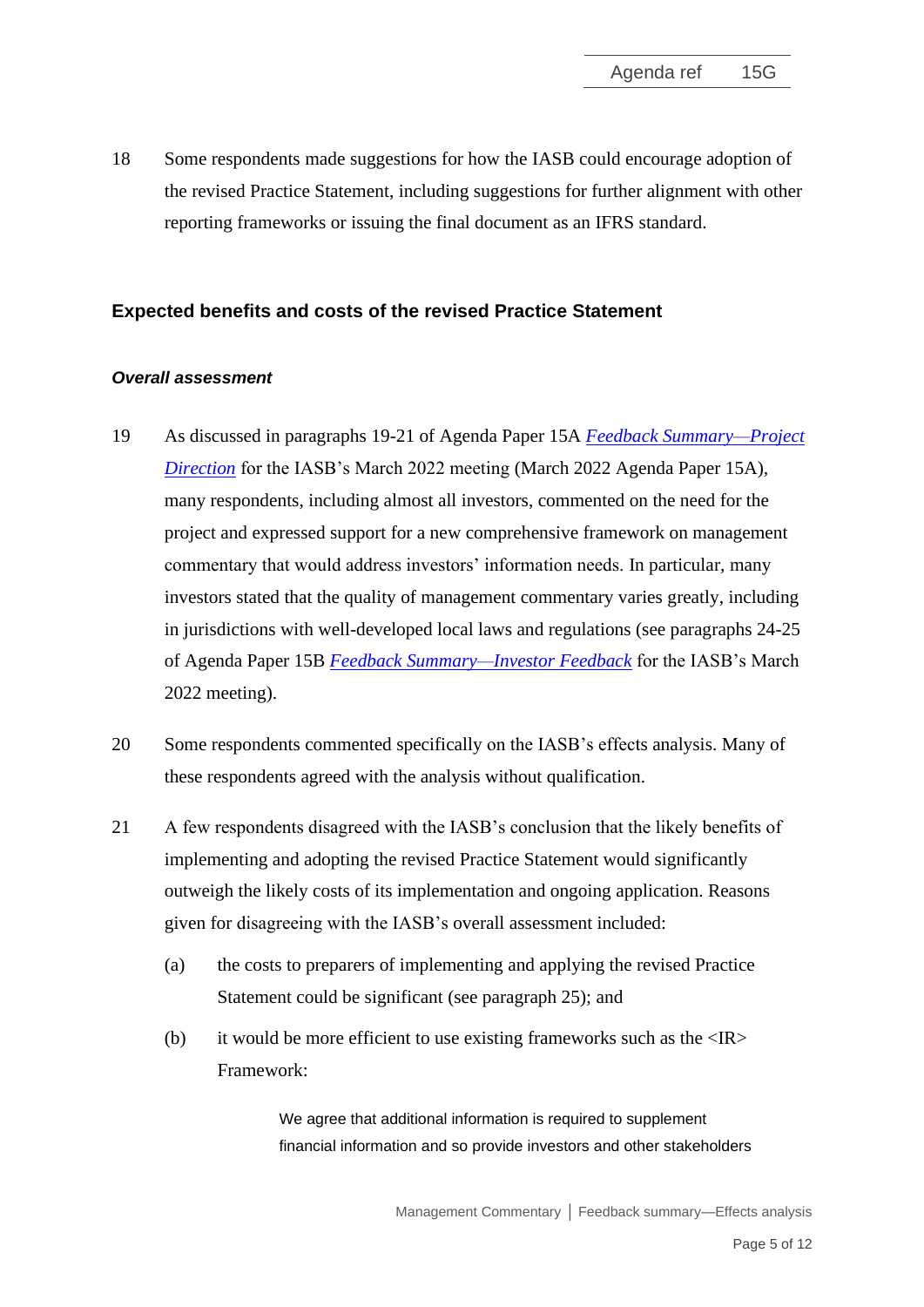with more granular information beyond the financial aspects. This has already been considered in other frameworks and so it seems counterintuitive to 're-invent the wheel' with a Practice Statement. It would be more beneficial to leverage the guidance already published, which many organisations already apply, for example, *International <IR> Framework*. *CL71 SAICA*

#### *Likely benefits of the revised Practice Statement*

- 22 Those respondents who agreed with the IASB's overall assessment of the expected effects of the revised Practice Statement highlighted the following expected benefits:
	- (a) more useful information for investors:

We believe the requirements and guidance proposed by the [Exposure Draft] would help companies to prepare management commentary that is useful to the target audience, i.e. investors and creditors. *CL81 Corporate Reporting Users' Forum*

- (b) improvements in reporting quality in jurisdictions where there are currently no requirements for reporting outside of the financial statements.
- (c) easier access to management commentary in electronic form:

The more detailed requirements in the revised Practice Statement offers an opportunity for the IASB to provide more specific IFRS Taxonomy elements for management commentary across the six content elements and their respective objectives … In that regard, we observe that in a 2016 report<sup>1</sup>, the CFA institute suggested that electronic tagging beyond the financial statements would be 'extremely valuable to investors' and that this could be extended further through the incorporation of text block tagging to facilitate textual analysis of management commentary information. *CL79 European Financial Reporting Advisory Group*

<sup>&</sup>lt;sup>1</sup> CFA Institute, <u>Data and Technology: Transforming the financial information landscape</u> (2016)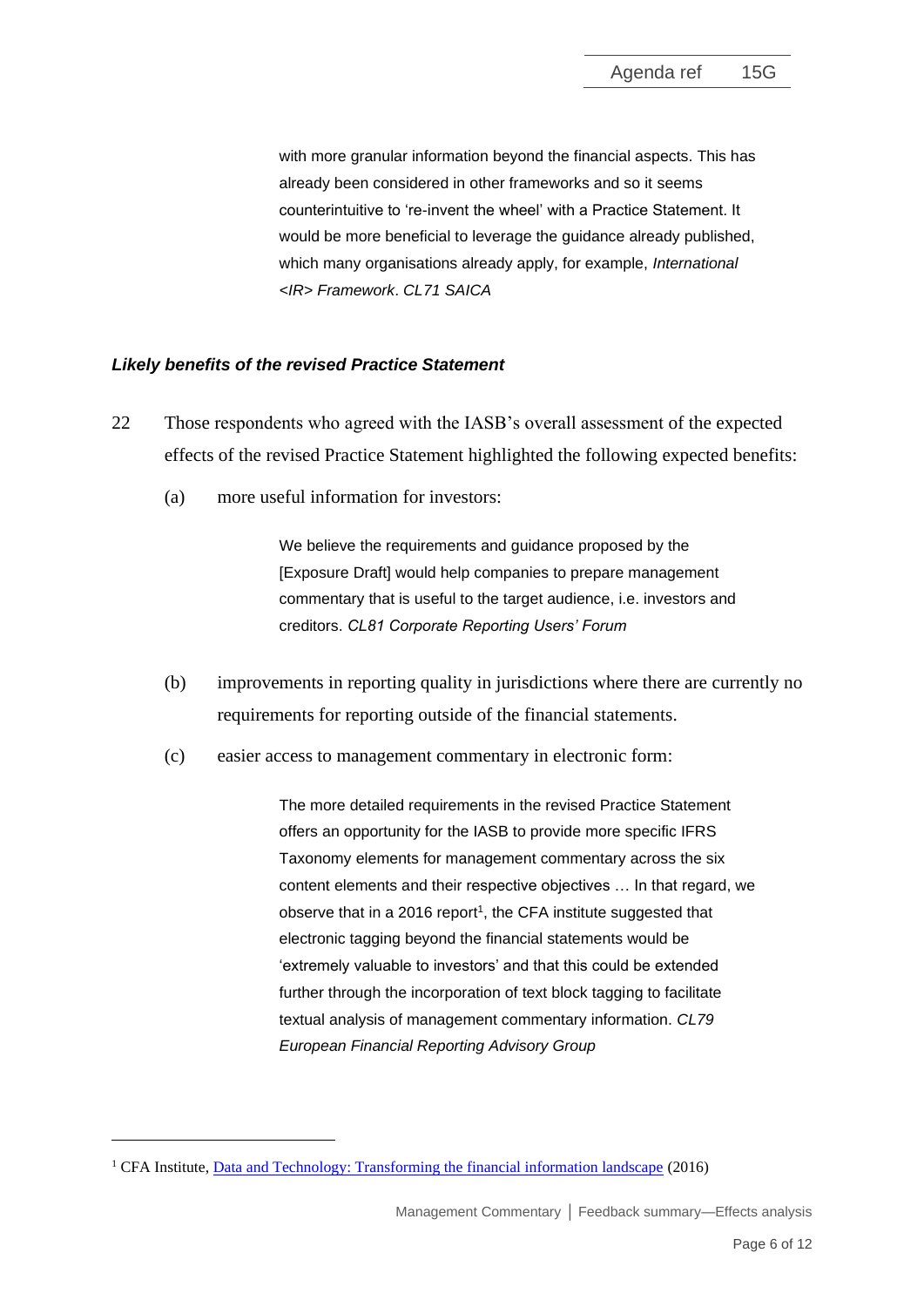- (d) reduced costs for preparers from the consolidation of corporate reports and the use of cross-referencing.
- 23 However, a few respondents observed that there is little evidence of entities applying the 2010 Practice Statement and that the expected benefits are difficult to assess because they would not be realised unless the revised Practice Statement is more widely applied. Paragraph 30 discusses suggestions made by respondents for how the IASB could encourage adoption of the revised Practice Statement.
- 24 A few respondents recommended conducting field testing or academic research to provide insights into the likely effects of the revised Practice Statement and to verify the expected benefits and costs. Some of these respondents argued that such research could also benefit the work of the International Sustainability Standards Board (ISSB):

… more extensive and high-quality scientific research, as well as increased mutual cooperation between IASB and academia, also seems relevant and could be encouraged. Receiving the PS1 MC related feedback could also be important in the context of the future ISSB operations and the development of IFRS Sustainability Disclosure Standards. *CL45 European Accounting Association*

## *Likely costs of implementation and ongoing application*

- 25 A few respondents questioned the IASB's expectation that the implementation and ongoing application of the revised Practice Statement are unlikely to lead to significant costs for preparers. These respondents stated that:
	- (a) based on their experience, changes to reporting requirements are usually more costly to implement and apply than initially anticipated.
	- (b) the cost of implementing the revised Practice Statement would depend on the extent of the requirements already in place in a jurisdiction.
	- (c) many entities are not currently measuring all the factors necessary to provide the metrics and other material information needed for investors to assess the entity's prospects.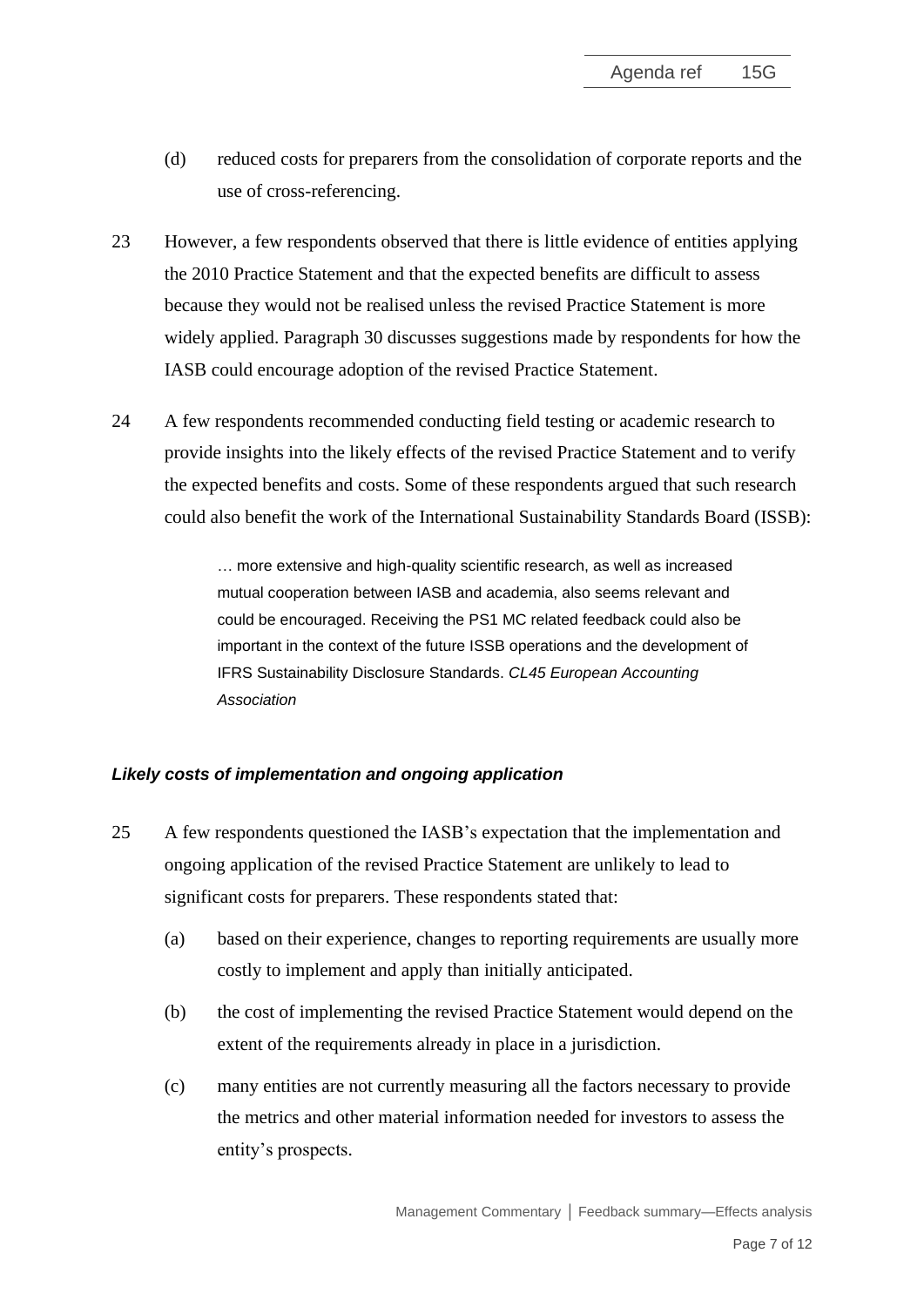(d) the costs of applying the revised Practice Statement would depend on the extent to which information in management commentary is derived from information used by management in managing the business:

> For best-practice entities that provide 'bottom-up' management commentaries that seek to make coherent links between the data they use to manage the business and the information and perspectives they disclose, we agree that the proposals are unlikely to lead to significant costs. However for those entities where the data disclosed in management commentary does not pass the 'use test' and lacks strong connectivity to the information used in managing the business, we consider that there may be more significant costs in meeting the new requirements if they implement the proposals as they are intended. *CL10 UK Financial Reporting Council*

## **Adoption of the revised Practice Statement**

#### *Interaction with local laws and regulations*

- 26 Some respondents commented on the interaction between the proposals for the revised Practice Statement and local laws and regulations. Most of these respondents stated that they were not aware of any legal or regulatory obstacles that would make it difficult for entities to comply with the revised Practice Statement.
- 27 A few respondents made various comments on the interaction between the proposals and local laws and regulations, including:
	- (a) non-mandatory guidance can provide a useful complement to local laws and regulations.
	- (b) local laws and regulations are often not aligned with the proposals for the revised Practice Statement.
	- (c) considerable efforts would be required for an entity to follow the revised Practice Statement and local laws and regulations at the same time: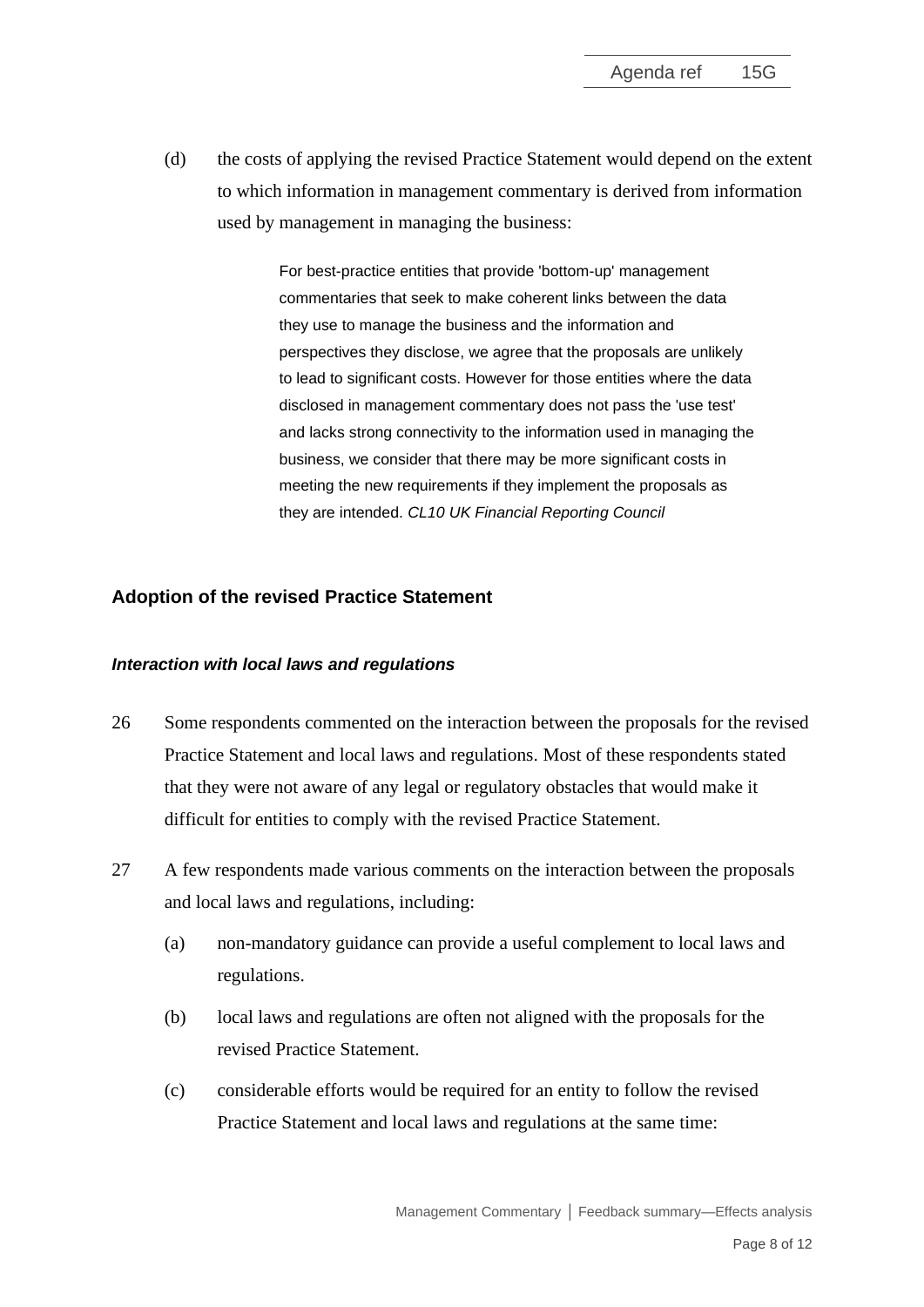We think it will be unlikely for entities in our jurisdiction to voluntarily state compliance with the Practice Statement, partially or in full. In Canada, robust securities laws over management reporting mean that reporting issuers already incur significant cost and effort to comply with local requirements. As a result, we think it will be unlikely for these entities to undertake the additional cost and effort to voluntarily state compliance with the Practice Statement, even partially. *CL22 Accounting Standards Board (AcSB) [Canada]*

- (d) the revised Practice Statement would require additional information that is not required by local laws and regulations, for example information about the entity's consumption of natural resources.
- (e) some local laws and regulations require additional information that is not specified in the Exposure Draft (for example in Germany, management is required to provide forecasts and targets).
- 28 A few respondents, mainly from Europe, indicated that the revised Practice Statement is unlikely to have a significant impact on reporting practices in their jurisdictions, because of the existence of detailed and up-to-date local requirements. A few other respondents suggested that interest in the revised Practice Statement from local regulators would depend on the extent to which the revised Practice Statement is
	- (a) used internationally; and
	- (b) compatible with existing local requirements:

We discussed this issue with local regulators. They were interested with the proposals included in the [Practice Statement] since this information would be comparable with those issued by entities in other counties that would adopt the [Practice Statement]. However, local regulators have already issued detailed rules on additional information that must be provided by listed entities, banks, insurance entities and other regulated entities. Therefore, it may not be easy that the regulators prescribe the use of the [Practice Statement]. *CL23 Consejo Mexicano de Normas de Información Financiera*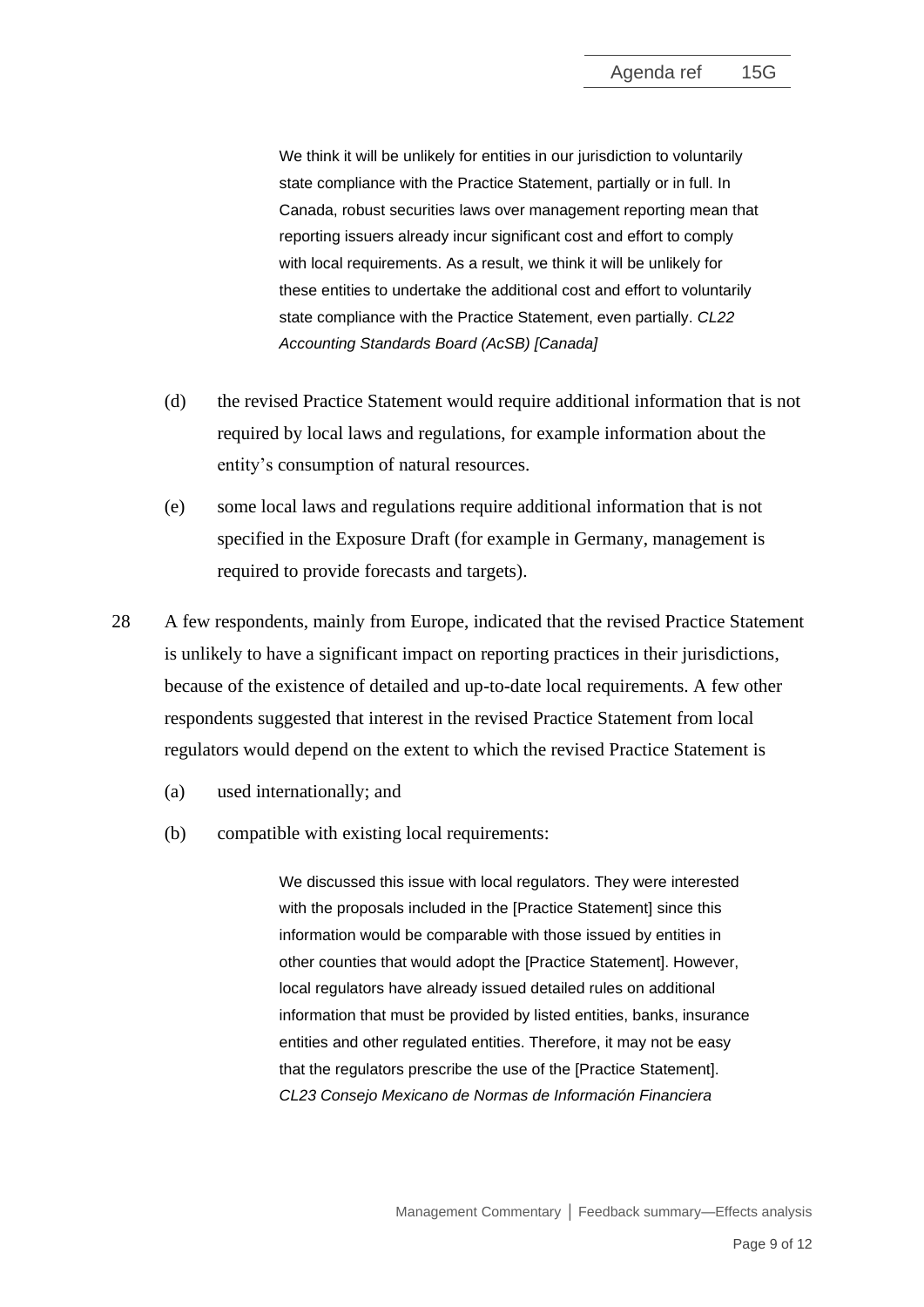- 29 Furthermore, a few respondents set out adoption considerations relevant to particular jurisdictions:
	- (a) a few respondents, mainly from Australia, expressed concern that some of the proposed disclosure requirements relating to forward-looking information could give rise to litigation risks;
	- (b) a South African respondent stated that the King IV Code on Corporate Governance, applicable to listed entities in South Africa, recommends the issuance of an integrated report overseen by those charged with governance, while the Exposure Draft did not specify the role that those charged with governance should play in preparing and authorising management commentary (see paragraph 29 of Agenda Paper 15F *Identification, authorisation and statement of compliance*); and
	- (c) a few European respondents emphasised the need for connectivity with EU proposals that aim at reporting sustainability-related matters to a broader range of stakeholders in the management report (see paragraphs 24-25 of Agenda Paper 15C *[Feedback Summary—Objective of management commentary](https://www.ifrs.org/content/dam/ifrs/meetings/2022/march/iasb/ap15c-objective-of-management-commentary.pdf)* for the IASB's March 2022 meeting).

## *Suggestions for how to encourage adoption*

- 30 Some respondents made suggestions for how the IASB could encourage adoption of the revised Practice Statement, including suggestions for:
	- (a) further aligning the revised Practice Statement with the <IR> Framework:

The expected effects set out in the Basis for Conclusions can only come to pass if more entities around the world adopt the revised practice statement. To achieve this, we would recommend that the practice statement makes a direct reference to the International <IR> Framework, and aligns the revisions further with the underlying concepts, guiding principles and content elements of the <IR> Framework. Thus, the companies applying the <IR> Framework around the world can serve as a base to drive greater adoption for the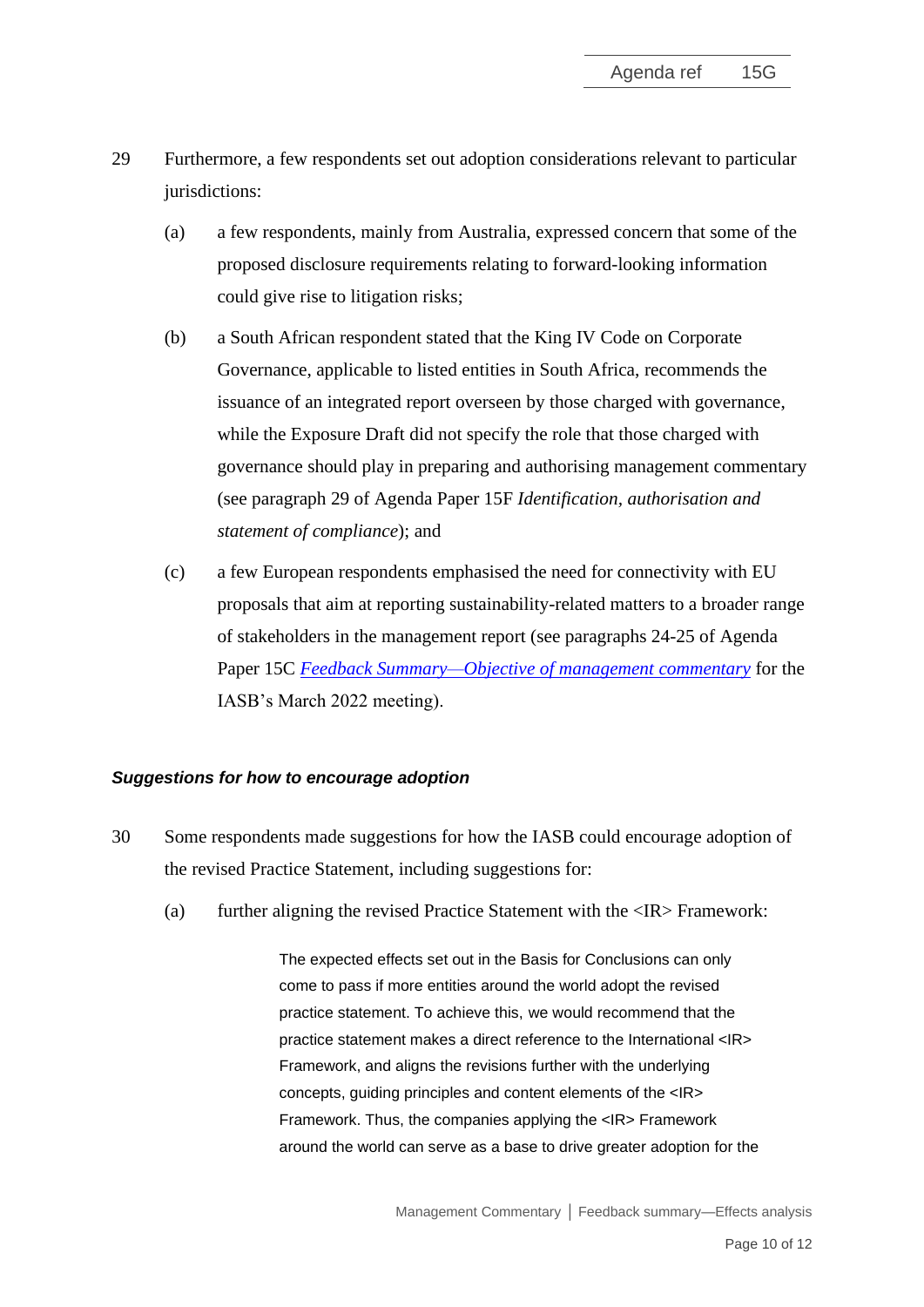practice statement. *CL24 Association of Chartered Certified Accountants.*

- (b) conducting research into the reasons why some jurisdictions have adopted the 2010 Practice Statement and others have not, to inform the further development of the revised Practice Statement and to encourage adoption.
- (c) clarifying the link between the proposals and the future IFRS Sustainability Disclosure Standards to be issued by the ISSB (see paragraphs 39-48 of the March 2022 [Agenda Paper 15A\)](https://www.ifrs.org/content/dam/ifrs/meetings/2022/march/iasb/ap15a-feedback-summary-project-direction.pdf).
- (d) issuing the proposals as an IFRS standard rather than as a practice statement (see paragraphs 53-57 of the March 2022 [Agenda Paper 15A\)](https://www.ifrs.org/content/dam/ifrs/meetings/2022/march/iasb/ap15a-feedback-summary-project-direction.pdf).
- (e) providing more guidance on digital reporting:

… we would like the IASB to bring out the importance of taxonomies in light [of] recent developments and experience in Europe which make it clear understanding and applying taxonomies to both financial and non-financial reporting information, takes a considerable amount of time and effort. Highlighting how the current IFRS taxonomy could be enhanced to deal with changes set out in the [Exposure Draft] would be helpful to those individuals who have external digital reporting responsibilities. *CL59 Grant Thornton*

- 31 A few respondents also suggested steps the IASB could take after issuing the revised Practice Statement, including:
	- (a) publishing examples of best practices to help preparers understand how they can improve the quality of their management commentary applying the revised Practice Statement; and
	- (b) conducting a post-implementation review to evaluate whether the requirements and guidance in the revised Practice Statement are working as intended.
- 32 A few respondents highlighted the need for investors and regulators to encourage preparers to apply the revised Practice Statement.